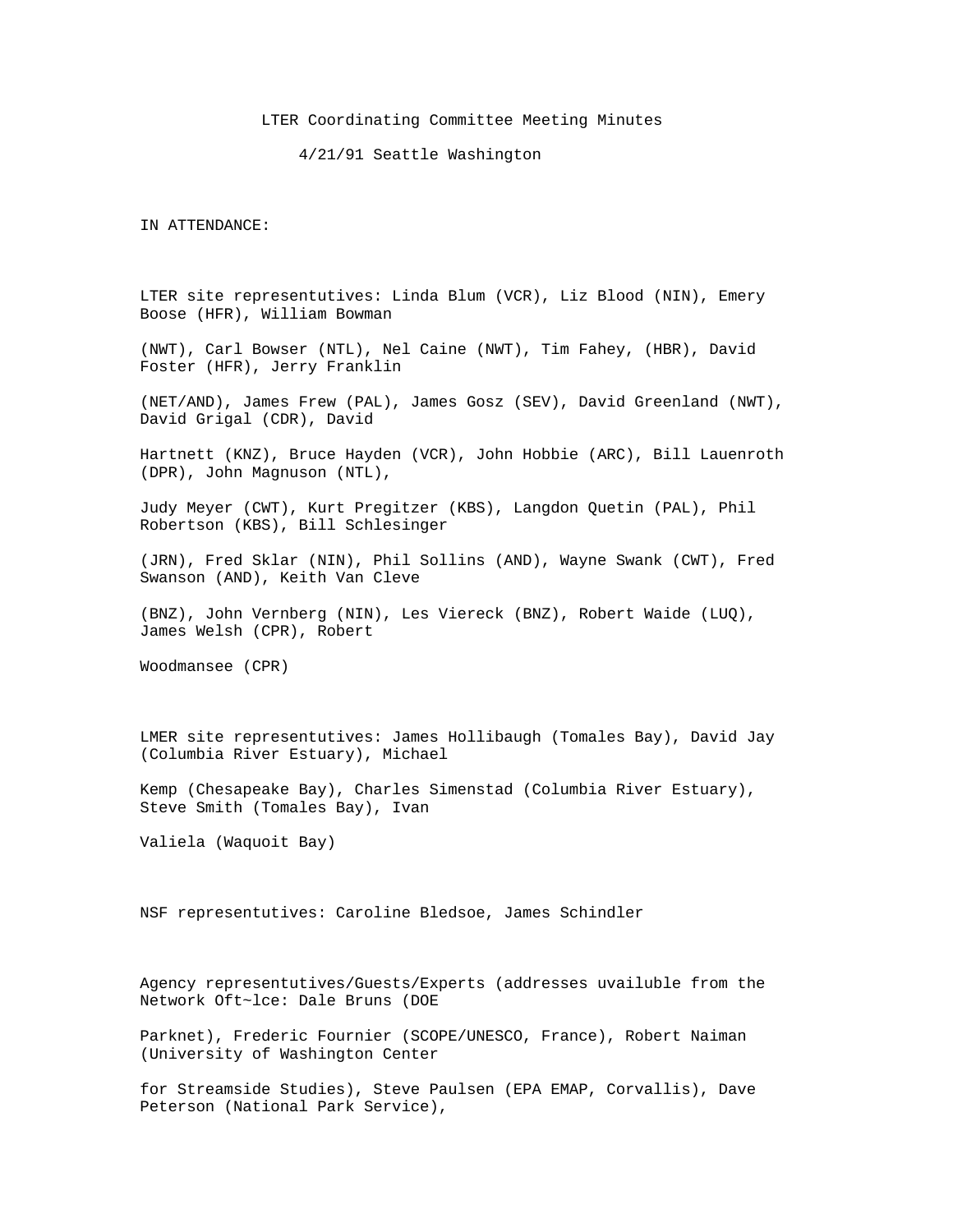Stephen Rawlins (US Department of Agriculture), Chuck Slaughter (USDA Forest Service, Alaska), Dan

Sulzbach (San Diego SUPER Computing Center), John Turk (USGS WEBB Program). Each gave a brief

presentation.

Network Ofrlce: Lynne Hendrix, Stephanie Martin, Rudolf Nottrott, John Vande Castle, Adrienne Whitener

Internutional meetings:

Future IGBP meetines. It was suggested that LTER have official representation at the meeting in Rio as well

as the Stockholm meeting.

Regional Scale - June 1991 Focus 2 meeting in Norway. Jerry received the invitation; it was suggested that

Bruce Milne or John Vande Castle attend to represene LTER.

IGBP GCTE Meetine. UK (Bob Woodmansee). Few researchers in IGBP appear to be interested in

collaboration. No funding commitments have been secured for global change research within IGBP. Perhaps

much of the meeting would have been better if more participation were possible (travel was restricted due to

the Gulf war). Future meetings in Norway and Brazil may involve more LTER participation. In general, many

of the global change initiatives are being run by agencies rather than scientists, more by the established

physical studies than biologically related programs. (A copy of the proceedings will be sent to PI's following

the meeting.)

Executive Committee Election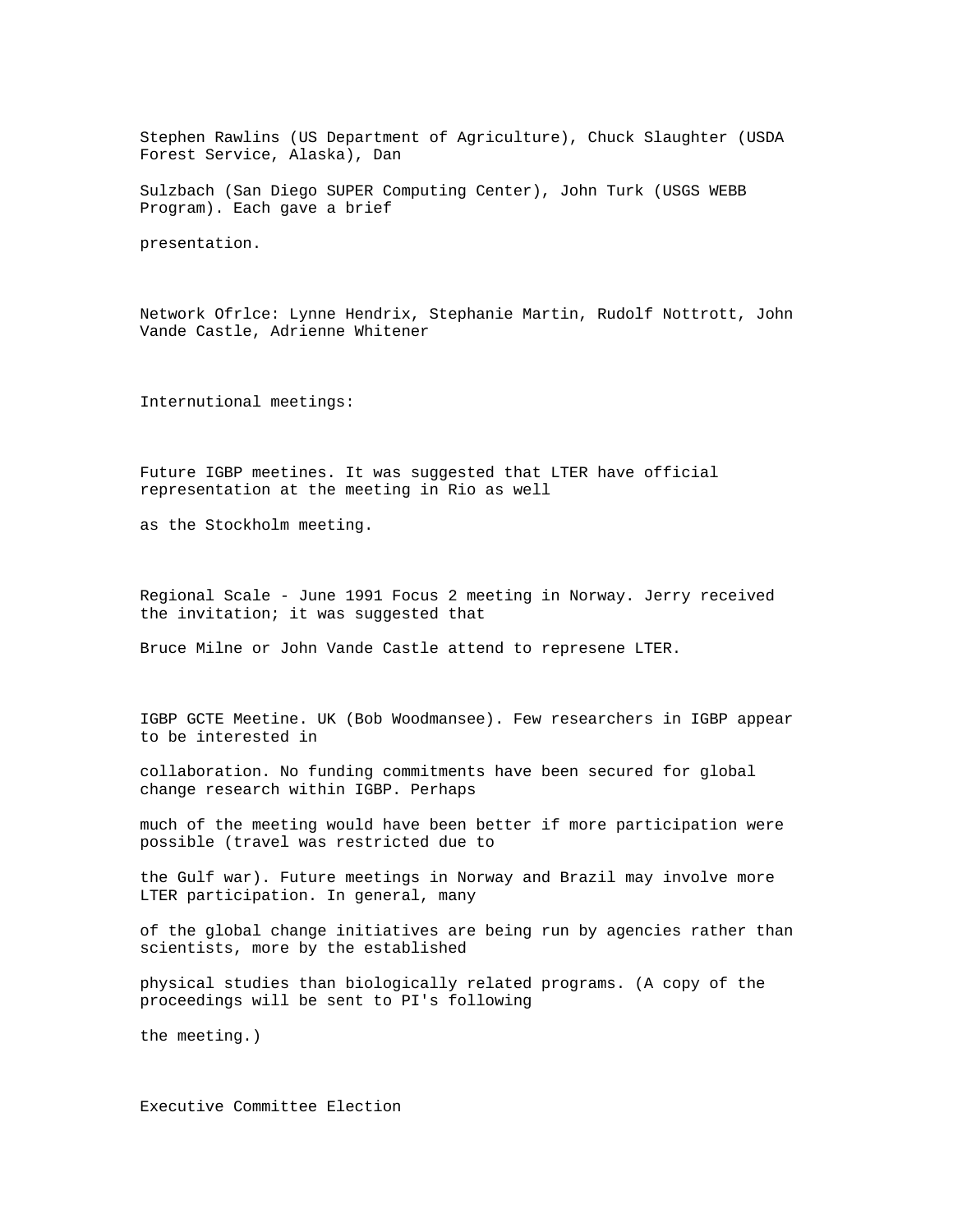Bill Lauenroth and John Vernberg, who had been asked by the LTER/EXEC to act as Nominating Committee

for the Executive Committee election, presented a slate of candidates drawn from nominations from the sites

prior to the meeting. The election was held to replace John Magnuson, whose three-year term has expired.

Nominees were: Jim Gosz, Bill Schlesinger, Tim Seastedt and Bob Waide. Jim Gosz was elected as the new

Executive Committee member; Tim Seastedt was elected alternate. (The alternate attends Executive Committee

meetings in place of any regular member who is unable to attend.)

LTER/CC Minutes, 4/20-23/1991--

Page 2

Strateglc Plan Adoption

Revised summaries of the Long-Range Strategic Plan for LTER (developed originally in 1989 at Harvard

Forest) were distributed and, when a vote was taken, the plan was approved unanimously. One site requested

that item 1 page 3 of the synopsis read: tSites need to identify what data and core data sets are available, and

to document data sets and their use." rather than ~document these." Copies of the final document will be sent

to the sites.

Climste Committee

(David Greenland) The Climate Committee is developing a standard climate graph for the revised site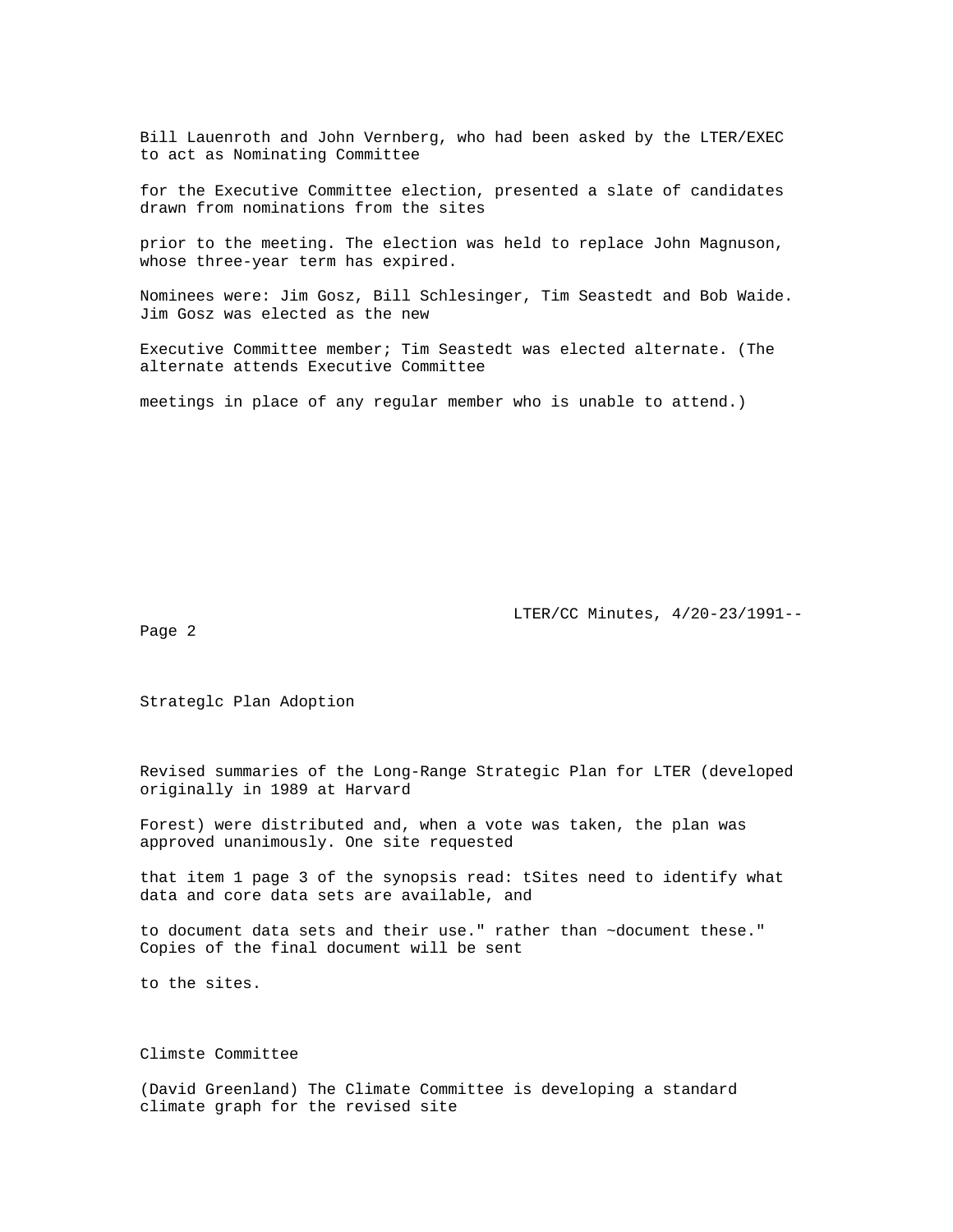description tbluebookW which will show comparisons across the Network. David Greenland asked for data from

BNZ, ARC, HFR, HBR, KBS, LUQ, VCR, SEV, and PAL sites for which he did not yet have the necessary

data and all agreed to get it to him within 15 days of the meeting. Data is needed for the 3ffiyear period 1951-

1980, including maximum field capacity, monthly maximum and minimum temperature, and monthly

precipitation. If not available specifically for the site, data should be obtained from the nearest weather station.

Greenland also noted that the final chapter from the Climate Monograph, recently published in cooperation

with the USFS Southeastern Experiment Forest Station, has been accepted by the Bulletin of the Ecological

Society of America, and will be available from the Network Office after June 1991.

Technological Working Group (GIS)

(David Foster) A draft report based on a survey conducted by Emery Boose has been sent to the sites and

will be published at the Network Office as part of the proposed LTER publication series. The report provides

the current status and results of the NSF tech supplements and makes recommendations for future programs

and projects. Following the meeting, the draft report will also be sent to the site PI's via electronic mail. It

should be noted that the report is a snapshot which is already outdated, and that it will be difficult to

differentiate funds from technical supplements from other sources, LTER site funding or non-LTER funding.

Global Change Book

(Jim Gosz and Caroline Bledsoe, editors) Gosz reported that Island Press has expressed interest if the site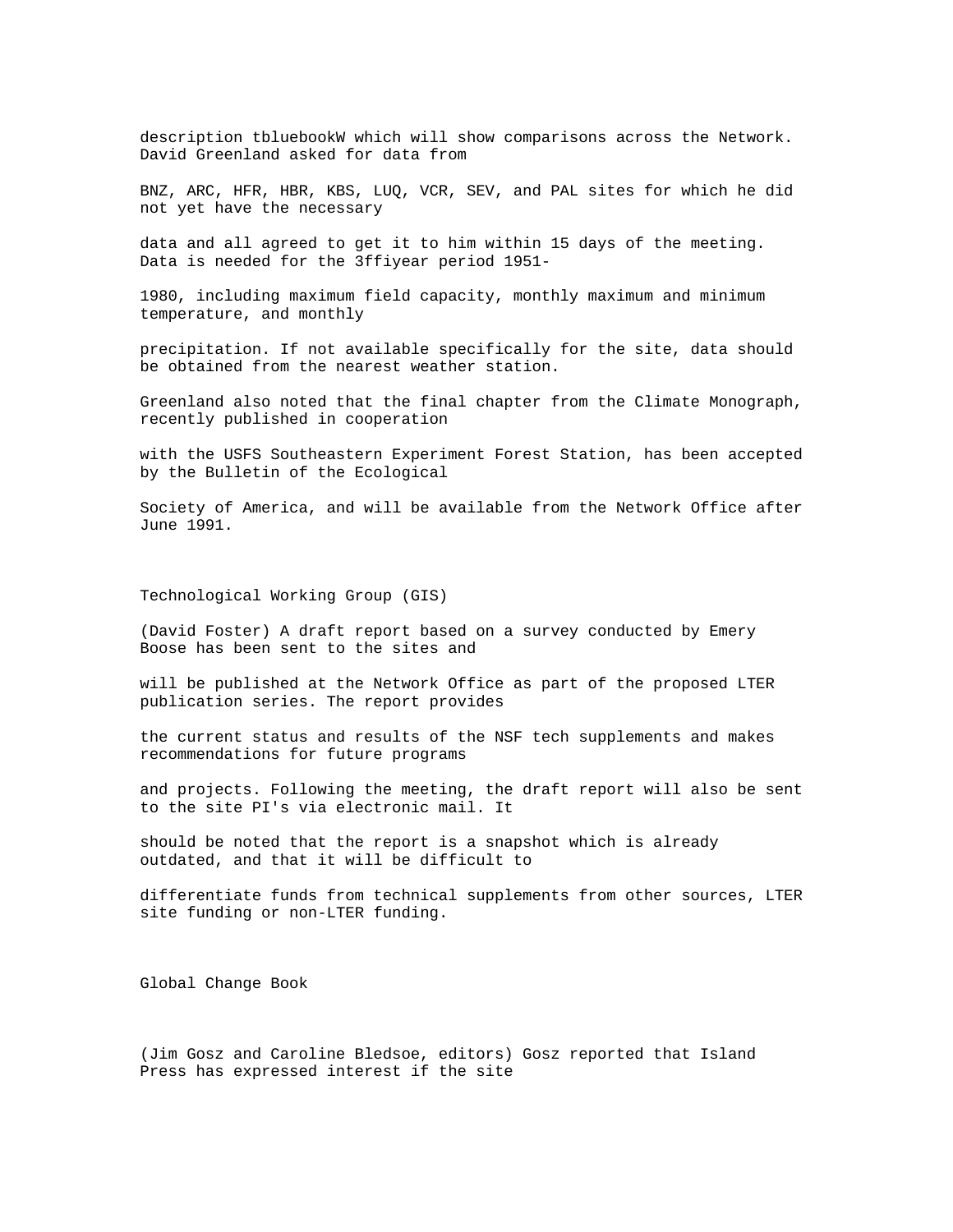perspectives and capabilities papers can be reduced by half. An outline has been completed and a ~model

paperw identified (CPR's comes closest in its present form. As well as being around the right length and

format, it includes possible questions/topics for future research.) It was suggested and agreed that the Antarctic

site and the four Land-Margin Ecosystem Research (LMER) Program sites should be included. A poll of site

representatives was taken and all agreed to cooperate in providing revised/updated papers.

Expanded Site DirectoqrBlue BoolC

(Keith Van Cleve) All descriptions now on disk at the Network Offce. Stephanie had prepared a sample

chapter of the revised wBIue BookW format. Group decided that the cover should carry the new logo (currently

being developed) and remain blue, but that the size should be changed to  $8 \frac{1}{2}$ " x  $11$ ". The site map

illustrations created for each site for use in the newsletter will be used, plus two black and white photos, one

showing geographic location, the other some area of current research. At the end of each site description will

be a listing of site investigators, latitude & longitude, contact person, phone, fax and email addresses. Each

will also include an author (s) credit line. Also included will be the mean monthly temperature and

precipitation record for climate comparison. Stephanie will aim to get a chapter draft out to each site by June

3. The final product is slated for completion by October, 1991.

Expanded LTER Slide Set

(Caroline Bledsoe) Most slides collected from the sites are now at the Network Office. In total, there are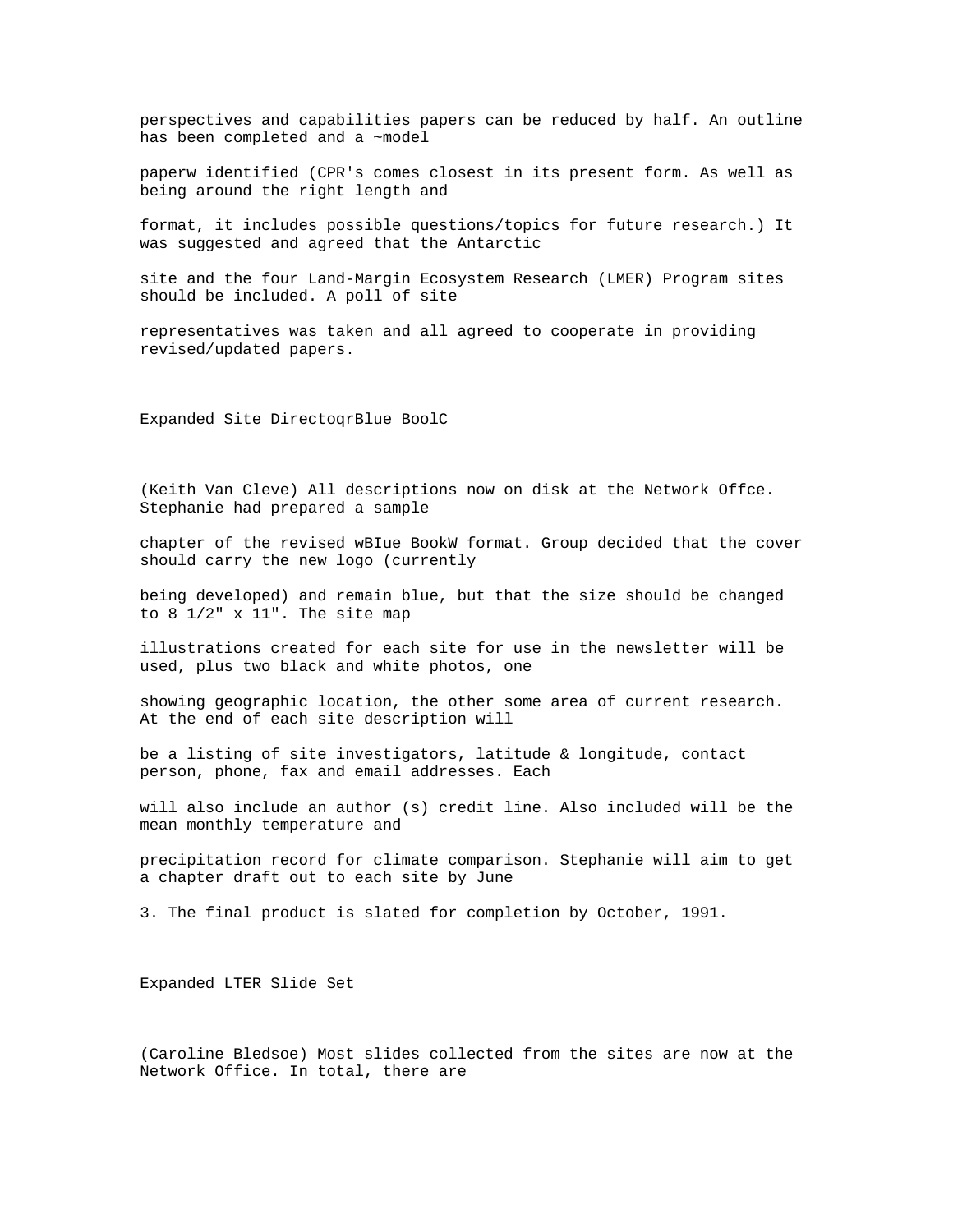about 164 slides depicting core areas of research. A listing of the slides will be provided via electronic mail

once the final selection is completed. In a poll taken at the meeting, nine sites indicated they want the

complete set. NET will provide duplication cost information and bill those sites.

LTERICC Minutes, 4/20-23/1991--

Page 3

LTER Publications Senes

(Stephanie Martin) LTER Publications will be developed to have a recognizable, tstandardizedw look, and will

be numbered in a series, picking up significant past publications. This plan resulted from LTERIEXEC

discussions with NSF about producing LTER publications at the Network Office with additional support from

NSF. Supplemental funds have been requested for this activity. LTER publications may also be placed on-line

via the LTERNET server. Jim Schindler noted that NSF can make particular use of LTER publications for

future planning of research projects, especially those in the global change arena.

LTER Visibility

Bill Schlesinger (JRN) suggested that, since so many LTER researchers already give presentations on LTER,

an LTER speaker should be listed with Sigma Xi, and an LTER-based lecture series should be developed to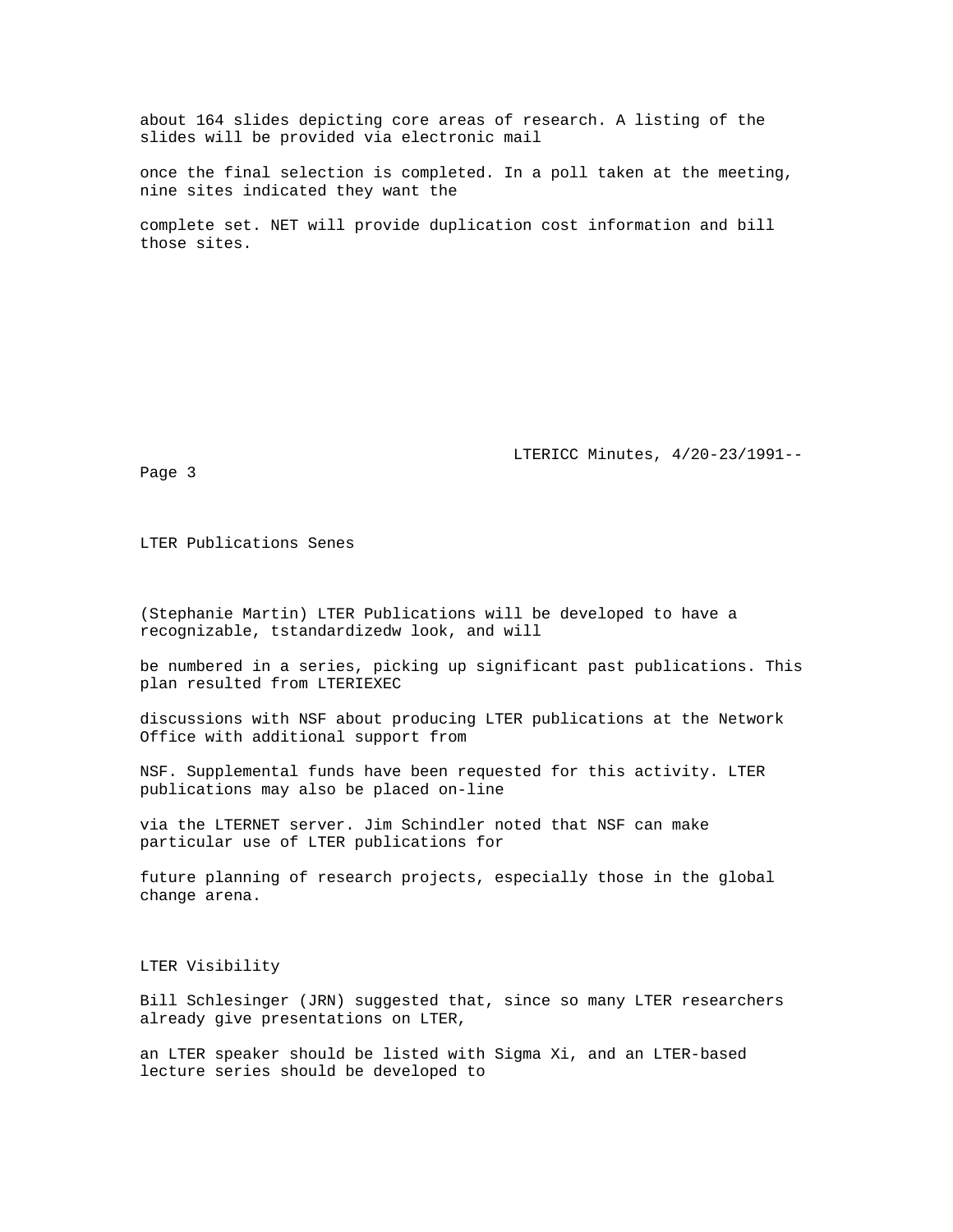increase the Network's visibility in the science community. Sites will be polled by e-mail to see who would be

interested/available. The group also discussed the need to develop a higher LTER profile and presence at the

next ESA meeting. Working group, to recommend an action plan within four to six weeks: Fred Swanson, Jim

Gosz, Bill Schlesinger, Bill Lauenroth, Carolyn Bledsoe, Bruce Hayden and John Magnuson (chair).

LTER Synthesis

John Hobbie gave a brief presentation addressing the need for LTER to implement syntheses. In the active

discussion that followed, Bill Schlesinger commented that the earth system science community is expecting this

of LTER now. James Schindler noted that synthesis proposals are difficult to fund, that generally they don't

make their case well and they require a higher level of understanding. However, he also noted that the system

was ready for proposals which address solutions.

A roll call revealed that at least eight to nine sites are already doing some synthesis. Bob Waide proposed that

LTER needs to set collective priorities in this area and shouldn't be put off by a lack of support from NSF.

John Magnuson proposed that this topic be put on the agenda for the next LTER/CC to explore vehicles to

support synthesis proposals.

Remote Sensing Acquisitions

John Vande Castle gave an overview of the status of site acquisitions. Most scenes should be acquired by the

end of the year, barring unsuccessful passes that have to be repeated. He suggested that a remote sensing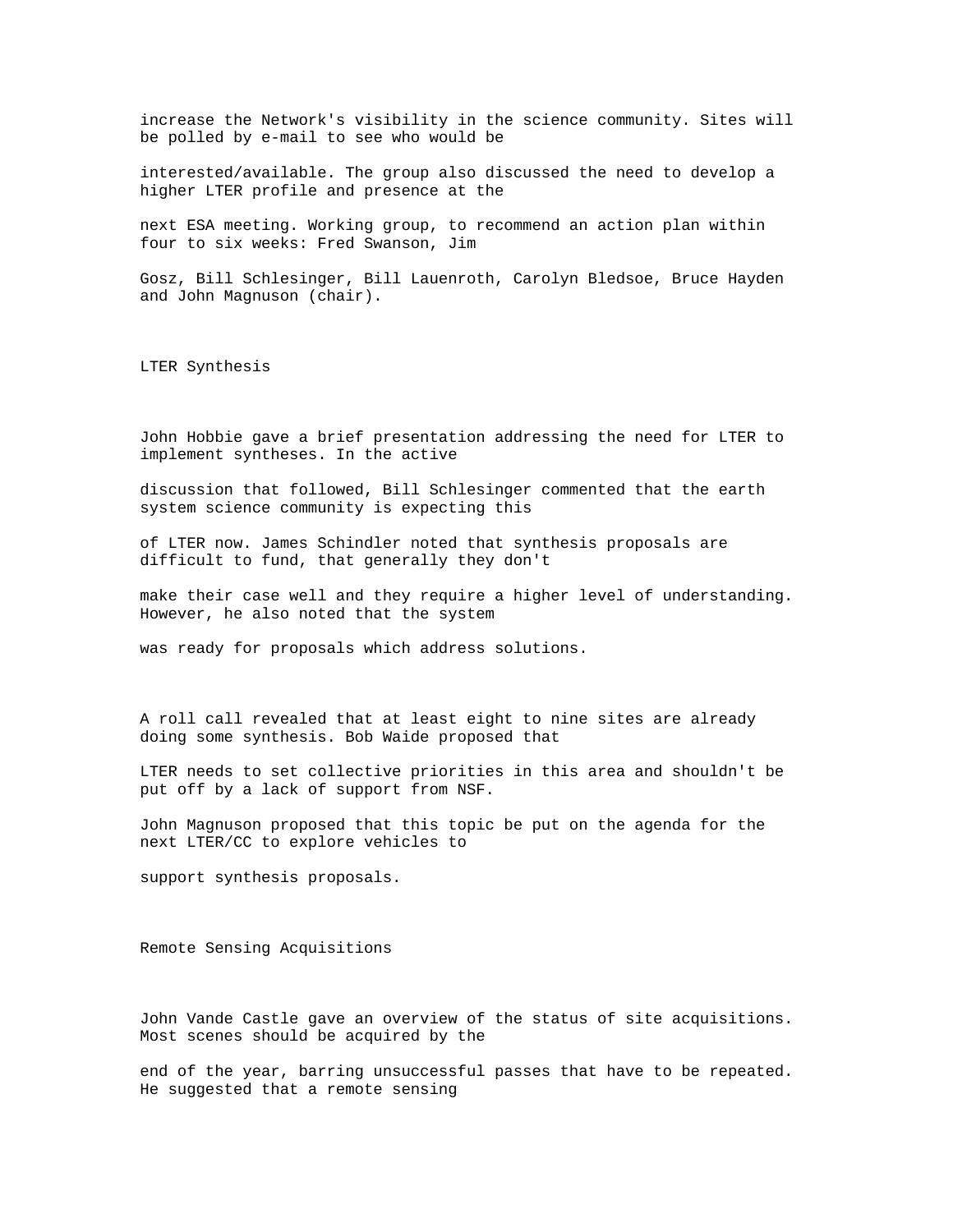working group might be needed to develop a synthesis approach to acquiring common acquisitions for the

Network in future.

Data Management

(John Vande Castle and Rudolf Nottrott, for Susan Stafford) Bill Michener (NIN) has submitted a proposal

to NSF for support of a symposium to develop a distributed climate database for LTER, in collaboration with

the Climate Committee. Since the All Scientists Meeting, the site data policy (proprietary rights) document

has been distributed to the sites. The wImproving Natural Resource Management Through Monitoring~

workshop, originally scheduled for May 6-8 at Oregon State University LaSells Stewart Center, has been

postponed indefinitely. The annual Data Managers' meeting is scheduled for August 1-3, preceding the ESA

memeting in San Antonio, Texas.

Balanced Programmin8

Liz Blood and John Vernberg (NIN) urged that information provided to the sites about developing programs

and projects involving aquatic systems not be overshadowed by that about terrestrial systems. Jim Schindler

(NSF) noted in response that BSR can't support initiatives that aren't proposed from the sites, that the sites

have a responsibility to propose directions for research.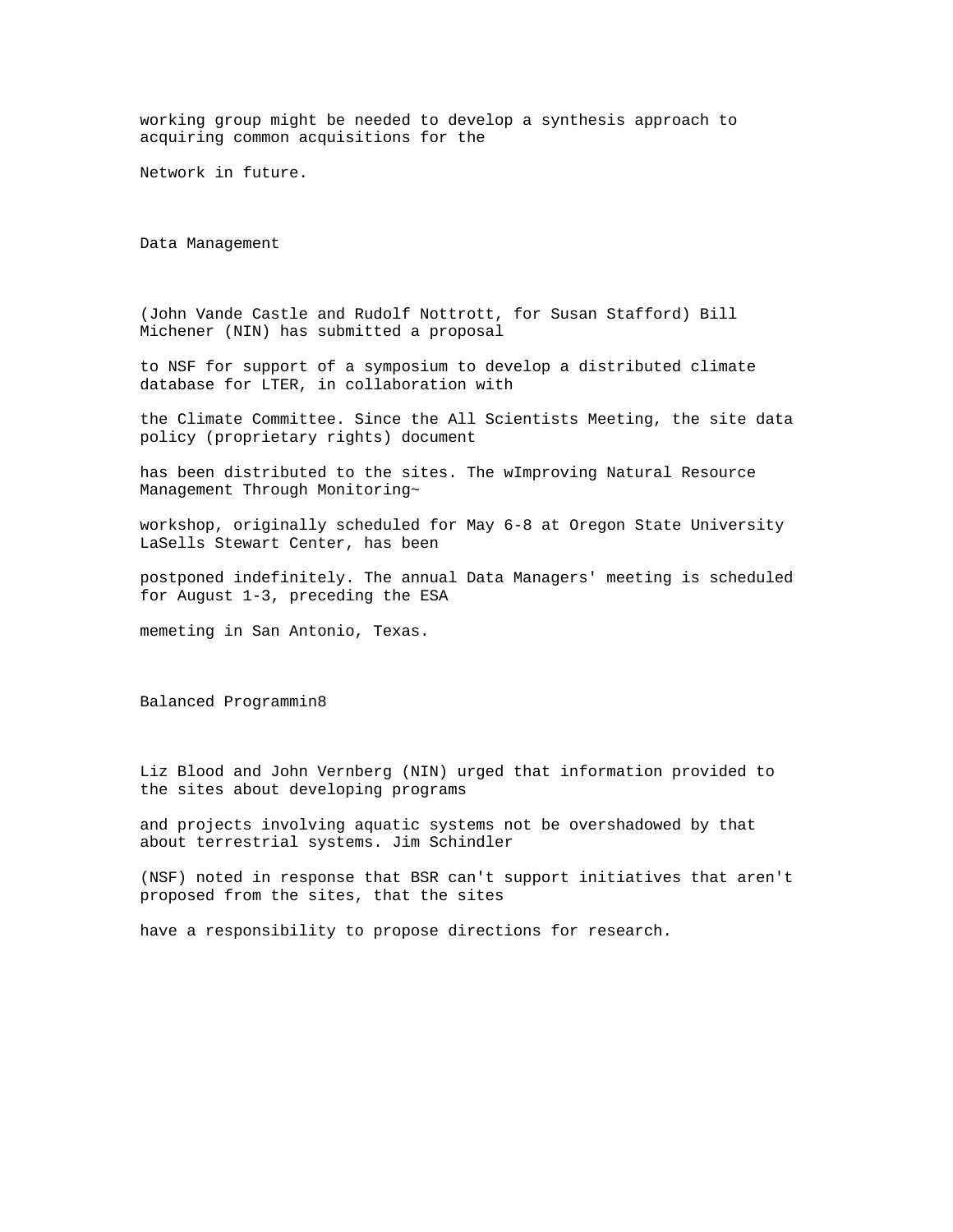Pawe 4

Upcoming LTER/CC Meetings

Next meeting of LTERJCC is Trout Lake, Wisconsin, (tentatively) Feb 21- 24, 1992. The fall '92 LTER/CC will

be in Alaska, August 1-9, with field trips to both the Bonanza and Arctic sites. Since the 1992 ESA meeting

in Hawaii is scheduled for Aug 9-13, it was suggested that the Network Office explore the possibility of

obtaining special wtriangle farest to cut down on the cost of attending both meetings. The Alaska meeting will

require about nine days and costs will likely double those of the average LTER/CC meeting. Nevertheless,

the importance of visiting all sites was stressed by several site representatives and, when a poll was taken, the

meeting plan was unanimously approved. Keith Van Cleve (BNZ) noted that reservations for the Alaska

meeting should be made this July, since the area is a peak tourist destination in August. It was also agreed

that the meeting will be a "fixed programS in which all representatives agree to follow a wpackaged tour." In

other words, those who attend will be expected to go on the field trips as well as the meeting. The next

LTER/EM:C meeting will be October 21 in Washington, D.C., with a proposed field trip to the Virginia Coast

Reserve following.

1993 All Scientists Meeting

The next All Scientists Meeting will be held in 1993. Organization Committee: John Vande Castle (chair), Tim

Fahey, David Hartnett, Nel Caine and Carl Bowser.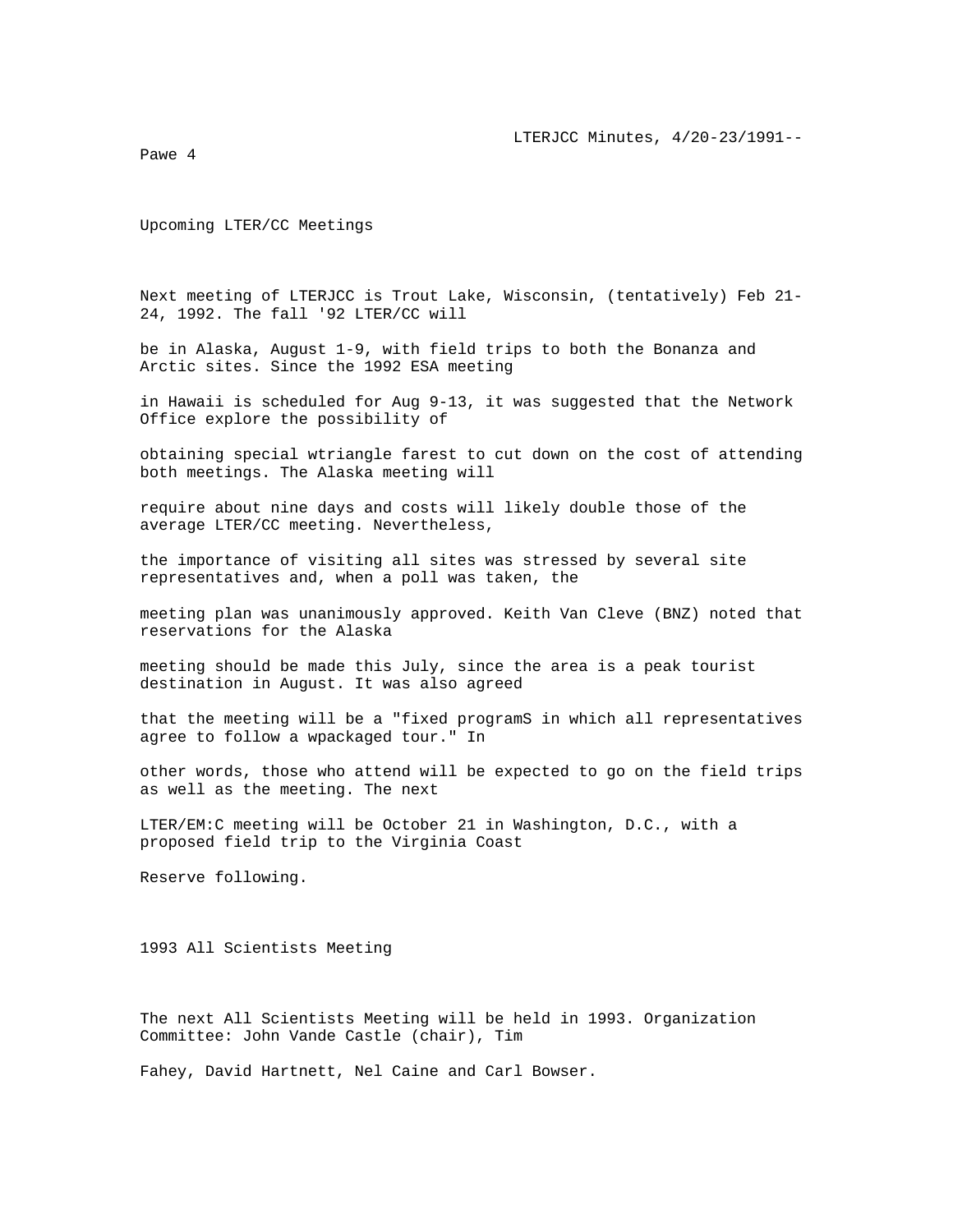Renewal Review Comments

PI's from sites recently reviewed for renewal funding will share review comments within LTER, both to help

the sites who will next be up for review and to get feedback. Copies will be sent out following the meeting.

NSF Overview:

(James Schindler, BSR) wLTER is not viewed as an ecosystem program, rather as a division program or

activity. The technical supplements are now under consideration. Not all will be funded; New or MSI requests

have the best chance. There may be SCI-TECH money next year, and consideration will be given to funding

for long-term study sites (including LTER) involved in database activities. The five sites not visited and

reviewed last year due to NSF travel cuts will be visited this year. NSF needs specific publications to show to

compete for federal program dollars. Although peer-reviewed publications are especially useful, specific Rgrey

literature~ (LTER Network publications) is also useful. As Caroline Bledsoe leaves NSF, the Senior Associate

for LTER position will be changed from a research coordination emphasis to one with program direction

emphasis. (Jim Reynolds will replace Jim Schindler next year, for one year.)

(Caroline Bledsoe) Caroline Bledsoe proposed the following and received the full suppon of the Committee:

An LTER research coordinator position should be retained and should include the potential for cross-

directorate coordination. Jerry Franklin suggested that a working group meet on this issue and report back

later in the meeting (Working group: Liz Blood-chair, Caroline Bledsoe, Judy Meyer, Phil Sollins). Later, the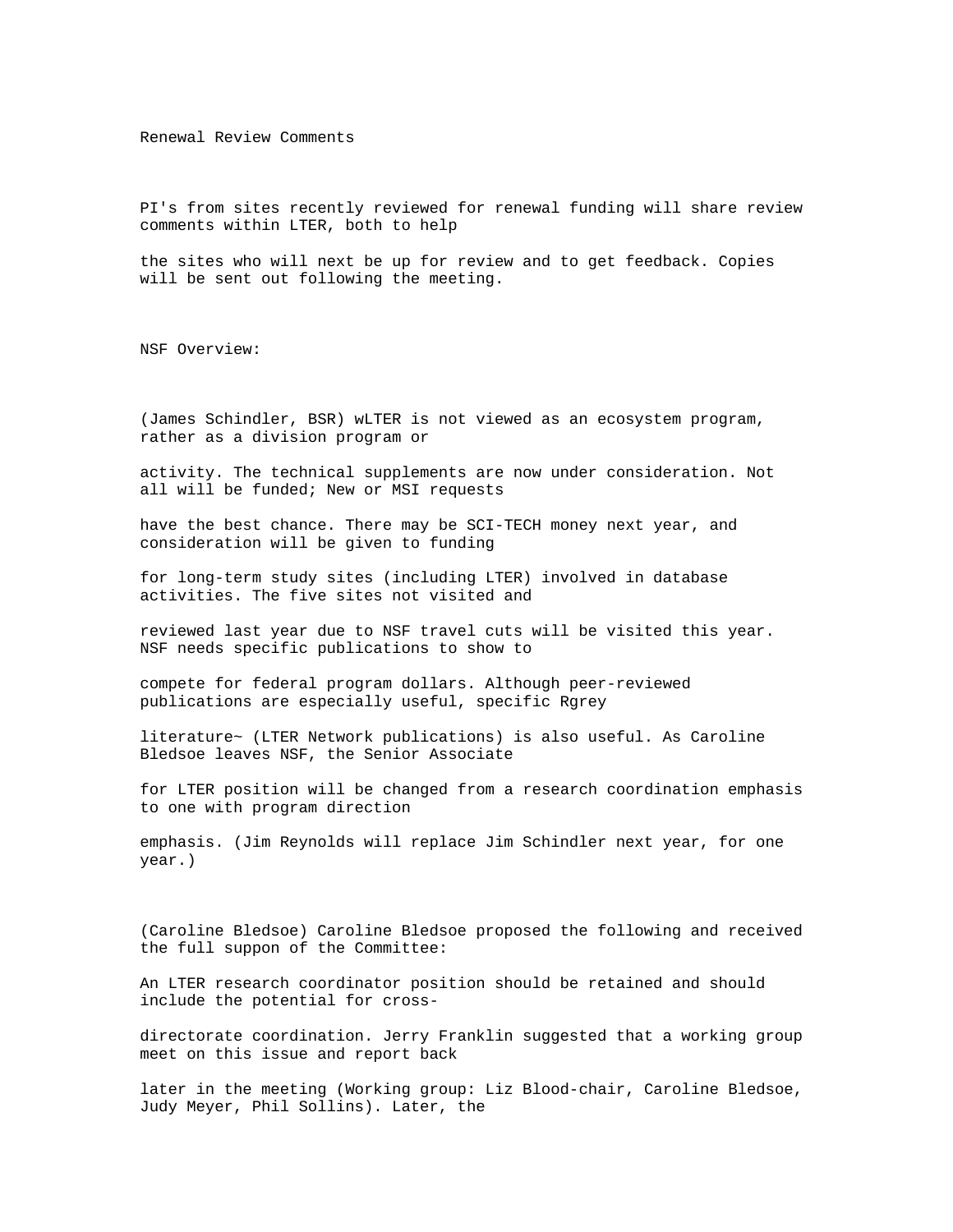group reponed that they had drawn up a letter to Mary Clutter at NSF strongly requesting that a liaison

position be retained with larger responsibility for extra-LTER collaborative research development as well as

LTER cross-site effons).

Global Change ~Upgradet

Another working group was formed to address how to wupgradew the Network for global change research.

Since LTER has been criticized for not properly representing ecosystems for global change, the committee

would be responsible for proposing additional sites or projects to address these specific criticisms. Working

group: Jim Gosz, John Magnuson, Bill Schlesinger, and Fred Swanson. In a January letter to NSF from Jerry

Franklin, the LTER/EXEC requested that a competition for additional sites be considered.

LTER/CC Minutes, 4/20-23/1991--

Page 5

San Diego Super Computing Center

Dan Sulzbach from the San Diego Super Computing Center attended the LTER/CC primarily to learn more

about LTER, encourage interaction and get biologists more involved in computationally intensive research.

He provided a handout on current research activities at the Center. (A copy will be on file at the Network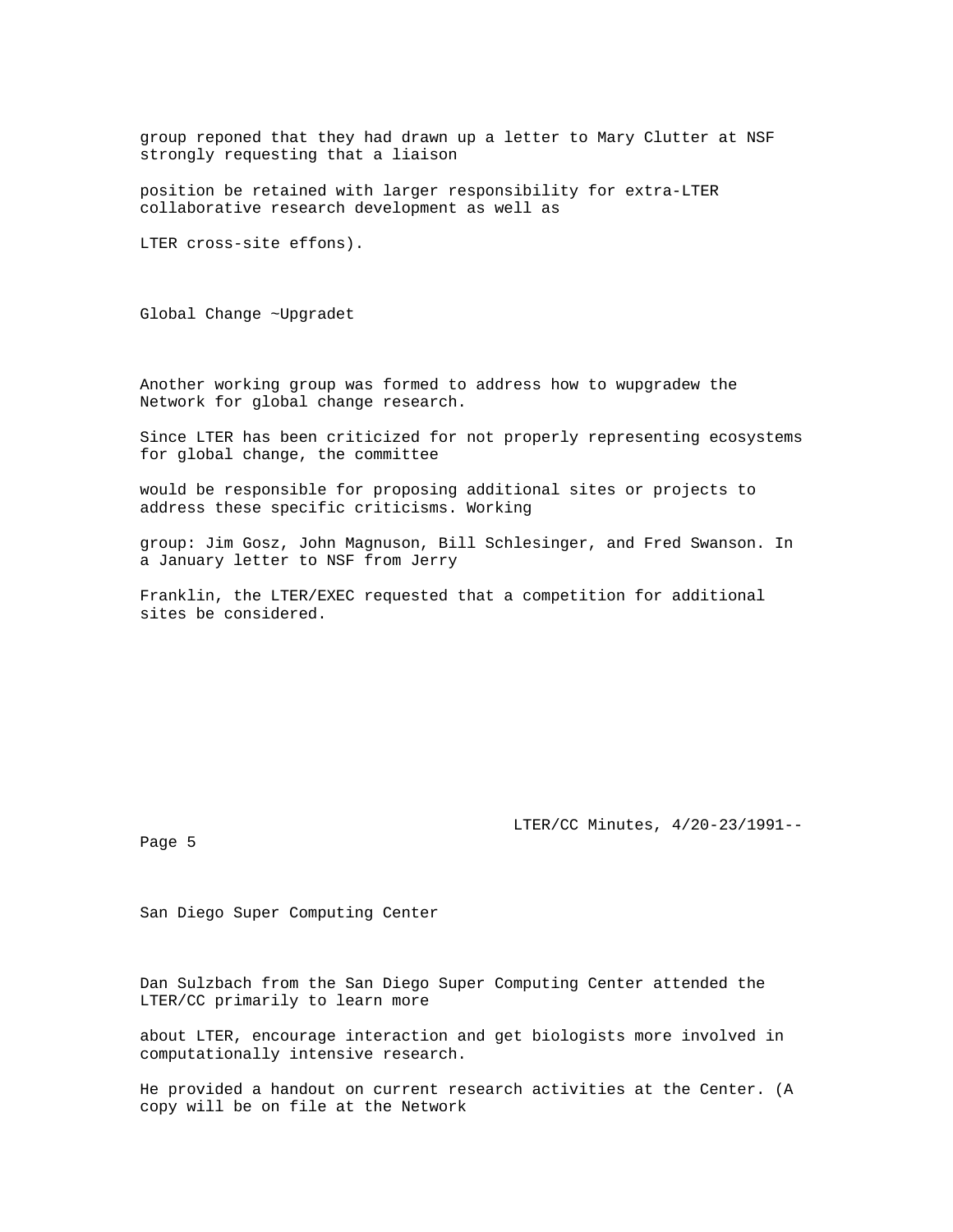Offfice.)

Technical Supplements

Technical supplements were submitted by most sites (except PAL), three larger ones by SEV and KBS. SEV

submitted one for computer conferencing, KBS for prototype climate database development, and NIN for more

Global Positioning Systems. All sites agreed to share their supplemental proposals after decisions were made

on them. Vande Castle will ask the sites to send in prescribed media for distribution.

## Chinese Exchange

The exchange of Chinese and LTER research site representatives has been scheduled for May 8-24, with visits

to the Network Offfice, AND, KNZ, KBS, and SEV. Jim Gosz (SEV) and Beryl Leach (National Academy

of Sciences) wrote~troposal to NSF for funds and are coordinating the visit. The Chinese are interested both

in technical and scientific interactions, including networking. An overview of Iter in China written by Beryl

Leach is available from the Network Office.

Scientific Reports

Site representatives were given the opportunity to report on current science at their sites. Reports were given

by the following: Liz Blood (Hurricane Hugo Effects, North Inlet), Carl Bowser (Hydrology Using Stable

Isotopes), Tim Fahey (Whole-tree Harvest & Sandbox Experiments), James Frew (Antarctic zite

Development), James Gosz (El Nino Effects), Bruce Hayden (CO2 Emissivity Over Deserts), David Hartnett

(Konza Fire Event), Bill Lauenroth (Belowground Processes), James Schlesinger (Soil Warming Experiment),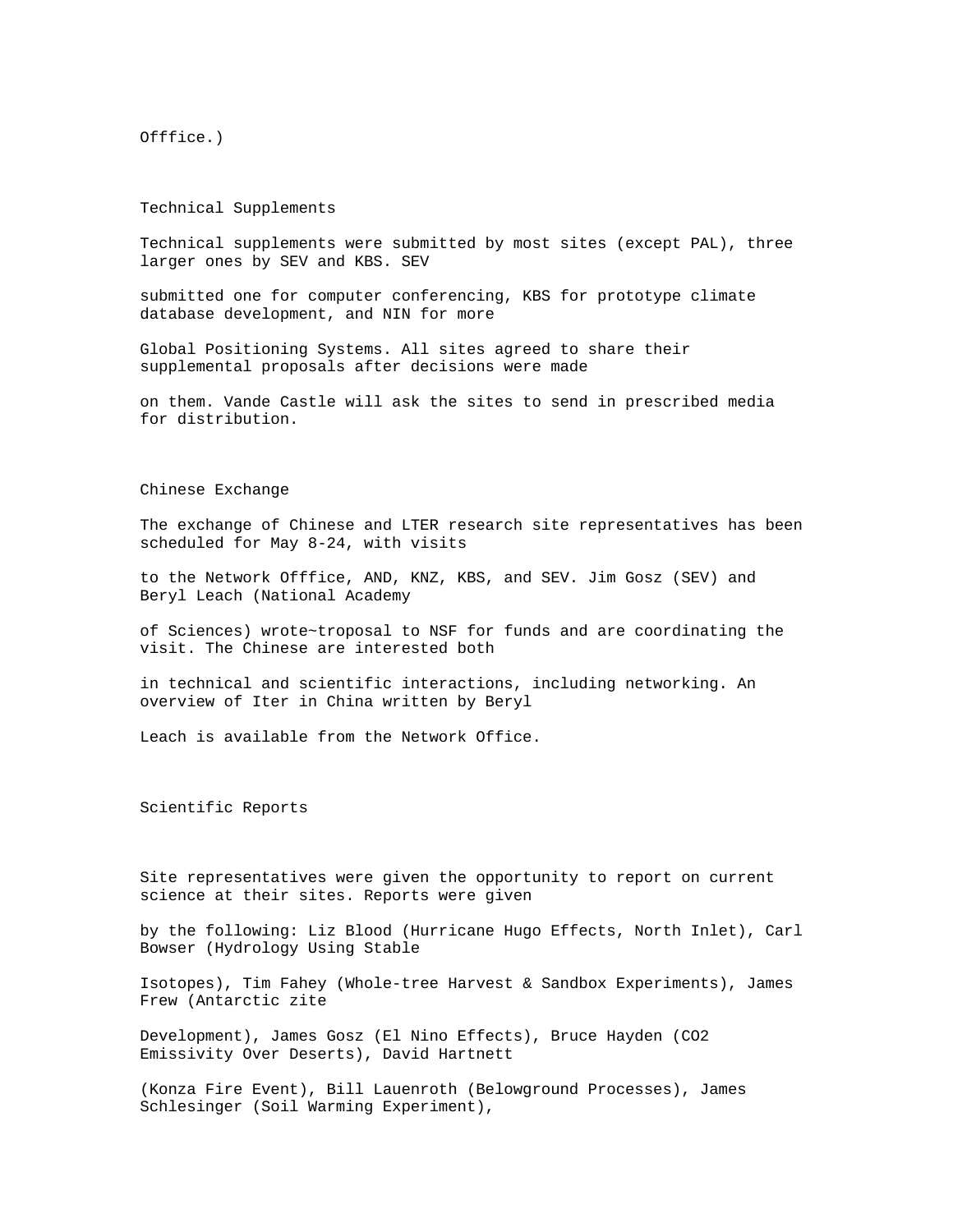Phil Sollins (Decomposition Study, and Intersite Comparison of Nutrient Loss Dynamics), Bob Waide

(Hurricane Hugo Effects, Luquillo). ESA Symposium: Liz Blood and Bob Waide agreed to plan a symposium

on Hurricane Hugo synthesis at the August ESA Meeting.

Foreign representatives

(Mike Sikes, Institute of Terrestrial Ecology, Merlewood Research Station, UK) There are plans for long-term

funding for five lead sites which will initially form the UK network. The network will develop somewhat along

similar lines to LTER with system standards and data sharing.

(Frederick Fournier, UNESCO, France) Support for research is currently limited to five years, with no real

comqpitment for longer-term. This works against promotion of the idea of wnetworkingX sites. However, greater

interAction with developed Networks like LTER may help to change the situation.

College of Forest Resoums, University of Washington, Luncheon Presentations

Following an introduction by Jerry Franklin, three site research presentations were given to CFR faculty and

students in the Forest Club Room of the College: Judy Meyer (Stream Research), David Foster (Disturbance

Research), Philip Robertson (Alternative Agriculture)

Field Tfip

After the meeting, a majority of representatives traveled out to the Olympic Peninsula and Kalaloch Lodge